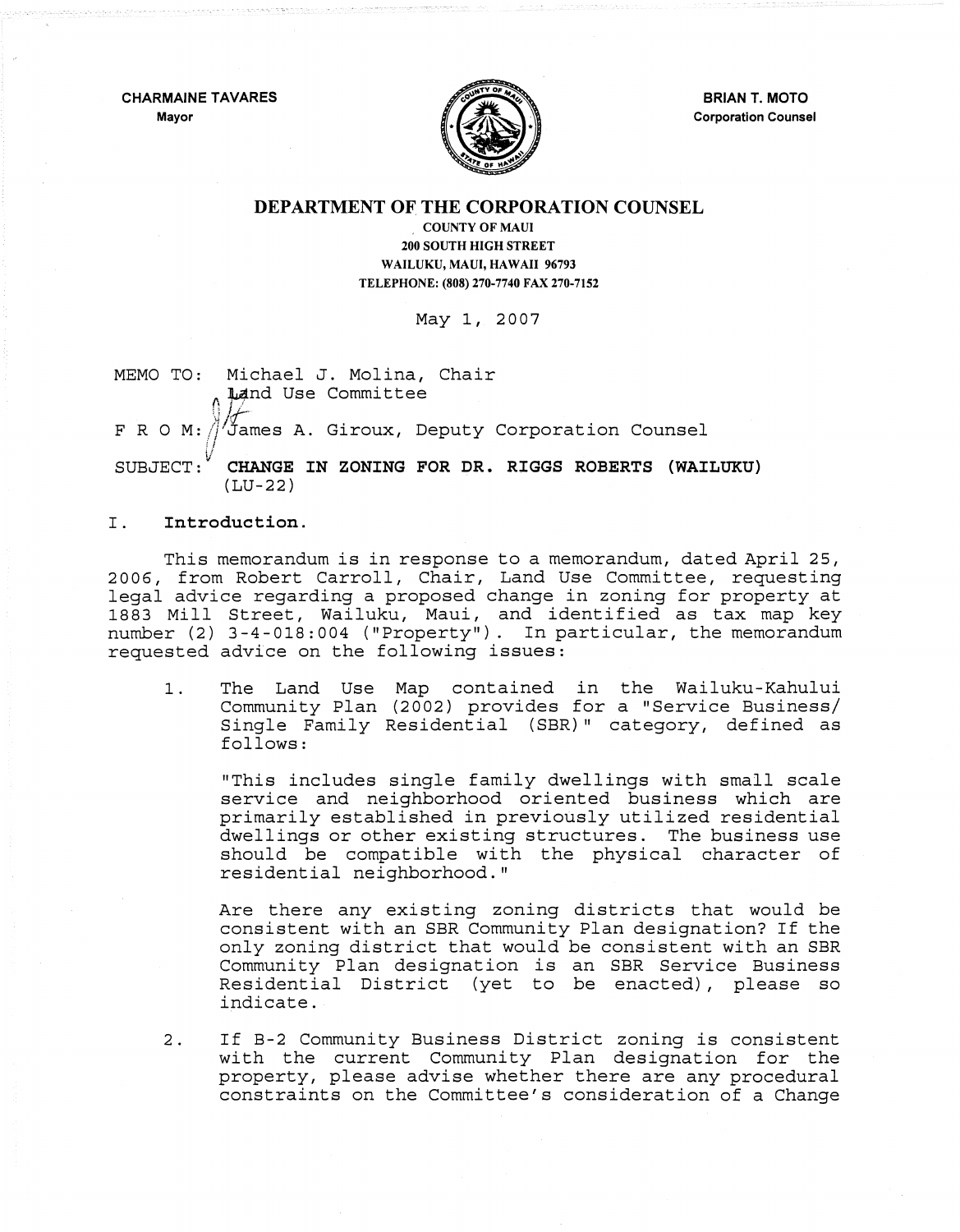Michael J. Molina, Chair May 1, 2007 Page 2

> in Zoning to B-2 Community Business District, where the Maui Planning Commission has recommended a change to an SBR-1 Service Business Residential District. If the B-2 Community Business District is inconsistent with the current Community Plan designation, the applicant nonetheless wishes to pursue a Change in Zoning to B-2 Community Business District, and the Committee were to consider such a request, please confirm whether a Community Plan Amendment would be required, thus triggering the need for an environmental assessment.

### II. **Short answer.**

In the absence of an SBR Service Business Residential District zoning ordinance, B-2 Community Business District zoning for the Property would be consistent with the Wailuku-Kahului Community Plan designation of Service Business/Single Family Residential, provided that the zoning is conditioned so as to (1) limit the permitted uses of the property to medical and professional offices, (2) require that building and parking improvements retain the residential character of the existing neighborhood, and (3) require yard setbacks consistent with those in residential districts.

#### III. **Background.**

In 1985, Council granted a two-year conditional permit for the operation of a medical clinic on the Property.<sup>1</sup> Subsequent time extensions of the conditional permit were granted in 1989, $2$  1990, $3$ 1993,<sup>4</sup> and 1998.<sup>5</sup> The conditional permit, as amended, is valid until October 31, 2008.

In 1987, the Wailuku-Kahului Community Plan was adopted and designated the Property as Service Business/Single Family Residential (SBR).6

<sup>1</sup> Ordinance No. 1505 (1985).

- 2 Ordinance No. 1808 (1989)
- 3 Ordinance No. 1963 (1990)
- 4 Ordinance No. 2261 (1993)
- 5 Ordinance No. 2643 (1998)
- $6$  Ordinance No. 1674 (1987), Ex."B", at  $6$ .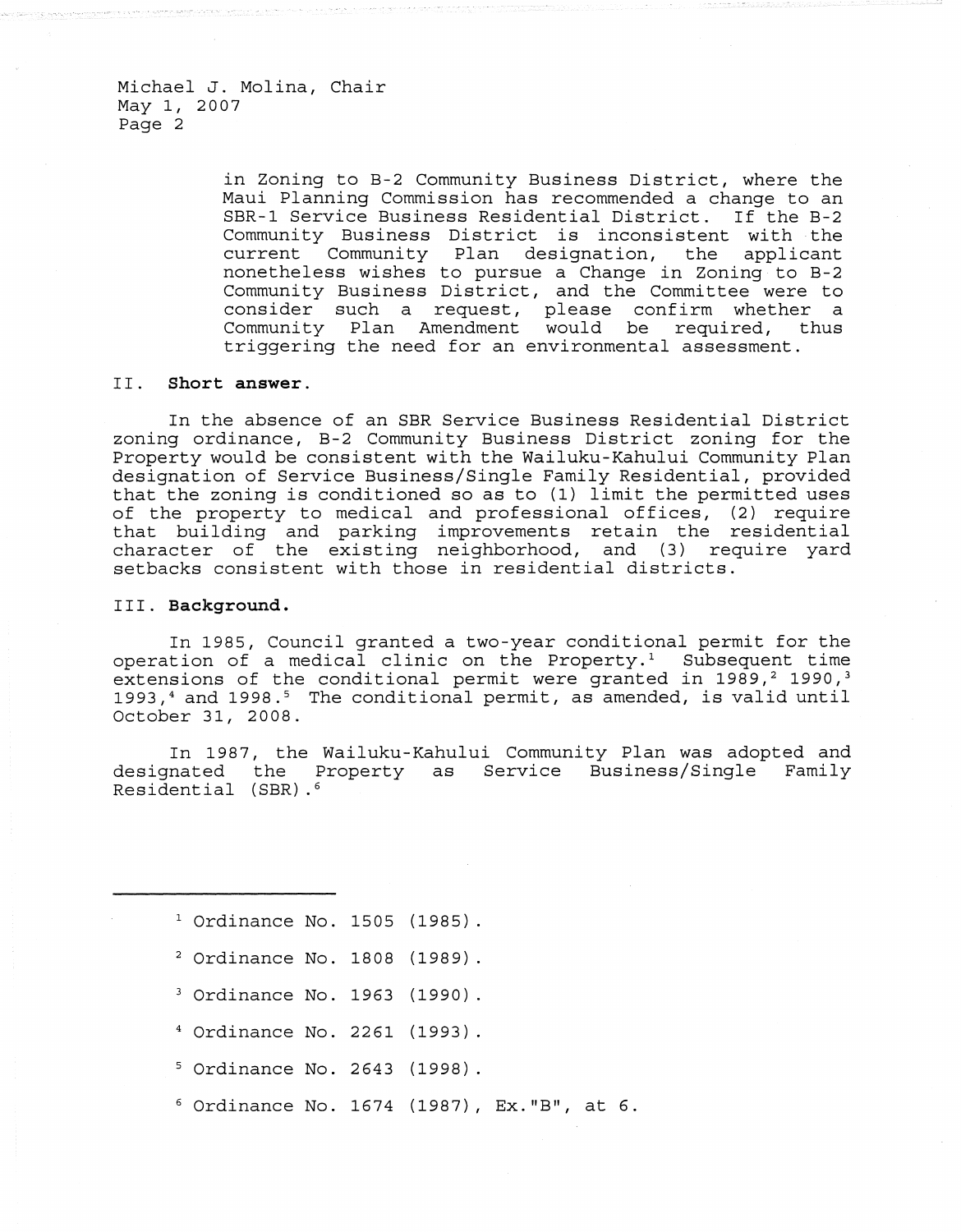Michael J. Molina, Chair May 1, 2007 Page 3

In 1988, Dr. and Mrs. Steven Moser, Dr. Jane Kocivar, and Dr. Riggs Roberts applied for a change in zoning for the Property from R-1 Residential District to B-2 Community Business District. <sup>7</sup>

On June 21, 1988, after a public hearing on the application, the Maui Planning Commission adopted the recommendation of the Planning Department and voted to recommend approval of a change in zoning to SBR-1 Service Business/Residential District instead of the<br>requested B-2 Community Business District. The Commission's requested B-2 Community Business District. recommendation was transmitted to the Council by letter dated January 20, 1989.

In 1989, Condition No.2 of the conditional permit was amended to require that the applicants apply for a change in zoning to SBR-1 Service Business/Residential District rather than B-2 Commercial. <sup>8</sup> In 1990, Condition No. 2 was deleted in its entirety.<sup>9</sup>

Despite the provisions of the current Wailuku-Kahului Community Plan (2002) and the previous Wailuku-Kahului Community Plan (1987), no ordinance establishing an SBR Service Business Residential zoning district has been adopted *.10* 

## IV. The Maui County Code Requires a Change in Zoning to Be Consistent with the Applicable Community Plan and Land Use Map.

Section 19.510.040(A) (4), Maui County Code ("MCC"), states, in part:

8 Ordinance No. 1808 (1989).

9 Ordinance No. 1963 (1990).

<sup>10</sup> County Communication No. 96-246 transmitting a proposed bill entitled "A BILL FOR AN ORDINANCE AMENDING TITLE 19, MAUl COUNTY CODE, TO ESTABLISH A SERVICE BUSINESS RESIDENTIAL DISTRICT" was filed on December 18, 1998 by the Council. The Wailuku-Kahului Community Plan (2002) lists the establishment of an SBR Service Business/Residential zoning district among required implementing actions. Ordinance No. 3061 (2002), Ex. "l", at 53.

 $7$  Since the date of application, Dr. Roberts has purchased Dr. Moser's and Dr. Kocivar's interests in the Property, and Dr. Roberts is now the sole owner. Memorandum to Brian T. Moto, Corporation Counsel, from Robert Carroll, Chair, Land Use Committee (Apr. 25, 2006), at 1.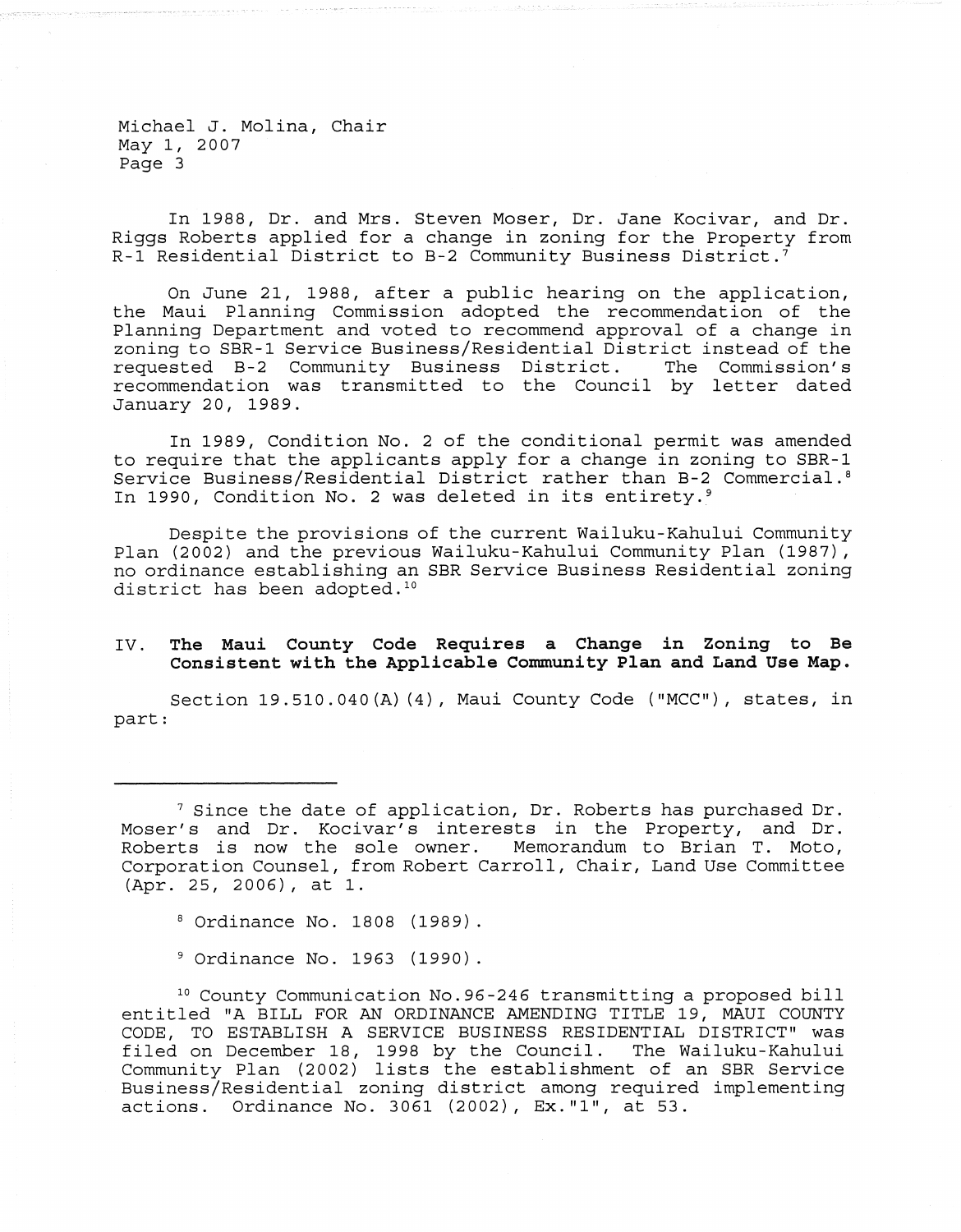Michael J. Molina, Chair May I, 2007 Page 4

> 4. The county council may grant a change in zoning if all of the following criteria are met:

> a. The proposed request meets the intent of the general plan and the objectives and policies of the community plans of the county,<br>b. The proposed reques

> The proposed request is consistent with the applicable community plan land use map of the county....

In zoning property, the Council may impose reasonable conditions of zoning. Section 19.510.050, MCC, states, in part:

A. Prior to the enactment of an ordinance effecting any change in zoning, the county council may impose conditions upon the applicant's proposed use of the property.<br>B.

The conditions shall be imposed if the council finds them necessary to prevent circumstances which may be adverse to the public health, safety, convenience, and welfare. The conditions shall be reasonably conceived to mitigate the impacts emanating from the proposed land use and shall meet the following criteria:<br>1. That the public shall be p

That the public shall be protected from the potentially deleterious effects of the proposed use; and

2. That the need for public services created by the proposed use shall be fulfilled.

## V. Council Has Determined in Past That B-2 Community Business District Zoning (Conditional Zoning) Is Consistent with Community Plan Designations of Service Business/Single Family Residential.

In the absence of an SBR Service Business/Single Family Residential zoning district, consideration is being given to an alternative zoning designation that meets the zoning criteria of Section 19.510.040 $(A)$  (4), MCC. Although the Maui County Code does not define the term "consistent" as it pertains to a zoning district and community plan designation, Hawaii Supreme Court decisions indicate that, where consistency between land use laws is required, only the more restricted use as between the two is authorized. $11$ 

<sup>&</sup>lt;sup>11</sup> See Save Sunset Beach Coalition v. City and County of Honolulu, 102 Hawai'i 465, 481-482 (2003) (citing GATRI v. Blane, 88 Hawai'i 108 (1998)) ("In reviewing the appeal, this court determined that, because the development plan had the force and effect of law, 'the development must be consistent with both the [development]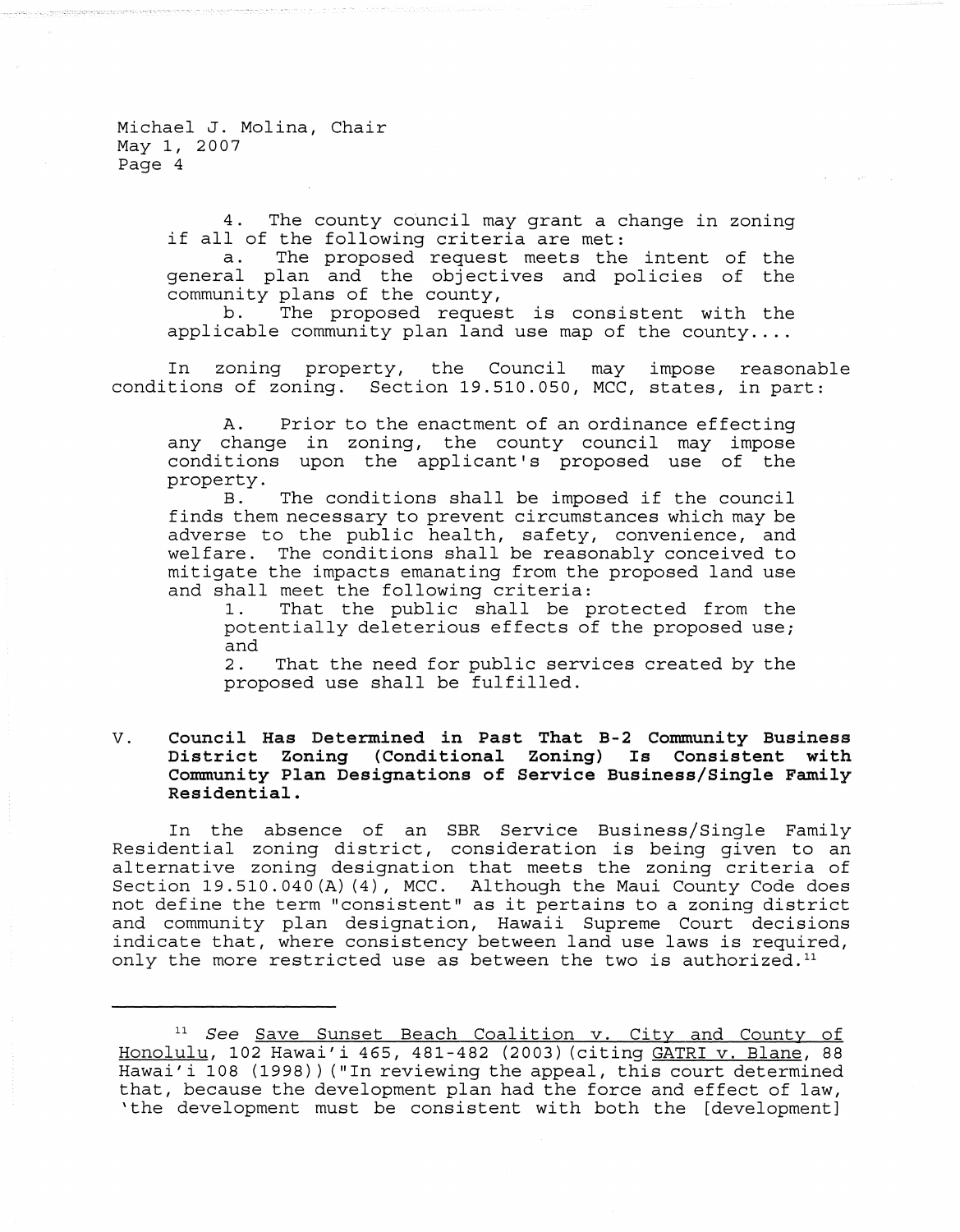Michael J. Molina, Chair May 1, 2007 Page 5

In past, the Council has reviewed and approved B-2 Community Business District conditional designated Service Business/Single Family Residential in the Wailuku-Kahului Community Plan.<sup>12</sup> To ensure the compatibility of the zoning with neighboring uses and the Community Plan, Council adopted zoning conditions that, among other things: (1) limited the permitted uses to business and professional offices; (2) required that building and parking improvements retain the residential character of the existing neighborhood; and (3) imposed yard setbacks consistent with those in residential districts. In doing so, the Council concurred with findings that such conditional zoning "meets the intent of the Maui County General Plan and the objectives and policies of the Wailuku-Kahului Community Plan" and "meets the intent and purpose of the B-2 Community Business District and the subject property's Service Business/Residential designation in the Wailuku-Kahului Community Plan".<sup>13</sup>

Therefore, in the absence of an SBR Service Business Residential zoning ordinance, and in view of Council's previous findings and actions with regard to similarly situated SBRdesignated properties, zoning the Property B-2 Community Business District with appropriate conditions would be consistent with the Wailuku-Kahului Community Plan designation of the Property.14

plan and the zoning.' Because GATRI was subject to both the<br>development plan as well as the zoning ordinance. GATRI was development plan as well as the zoning ordinance, GATRI was<br>entitled only to the more restricted uses allowed by the entitled only to the more restricted uses allowed by development plan.") (brackets in original) (citations omitted).

 $12$  See, e.g., Ordinance No. 2747 (1998), A BILL FOR AN ORDINANCE TO CHANGE ZONING FROM THE R-l RESIDENTIAL DISTRICT TO THE B-2 COMMUNITY BUSINESS DISTRICT (CONDITIONAL ZONING) FOR PROPERTY SITUATED AT KAILUA, WAILUKU, MAUl, HAWAII; and ORDINANCE NO. 3151 (2003), A BILL FOR AN ORDINANCE TO CHANGE ZONING FROM R-l RESIDENTIAL (CONDITIONAL ZONING), FOR PROPERTY SITUATED AT 2112 KAOHU STREET, WAILUKU, MAUl, HAWAII.

13 Comm. Rep. No. 98-226 (Dec. 8, 1998), at 2, 4.

14 Former Planning Director Michael W. Foley also recommended that the Property be conditionally zoned B-2 Community Business District. See letter to Robert Carroll, Chair, and Members of the Land Use Committee, from Michael W. Foley, Planning Director (May 16, 2006).